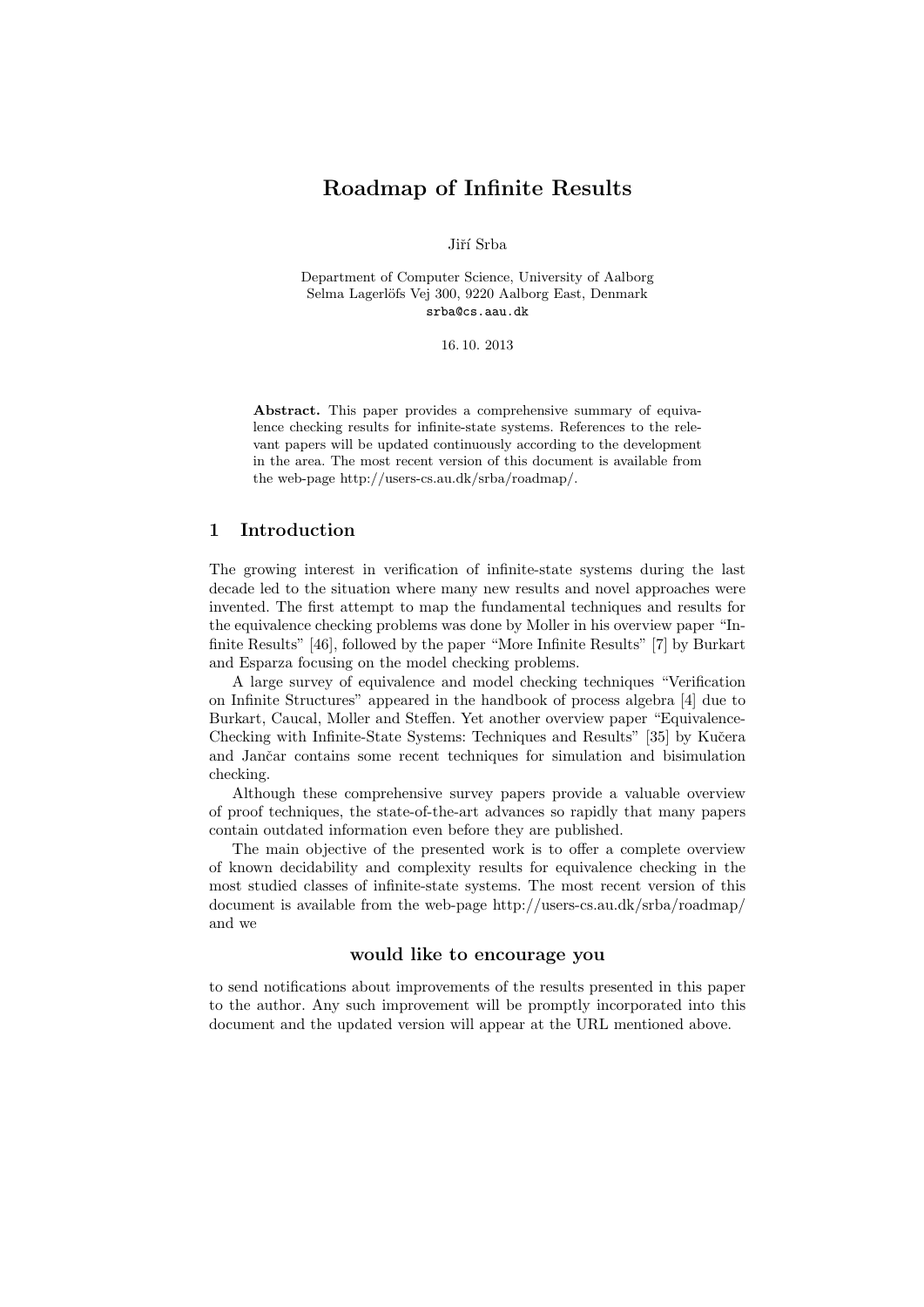We hope that the overview we provide will stimulate further research on fundamental equivalence checking problems for infinite-state systems and it will eventually lead towards a definitive closing of all the gaps in the mosaic of infinite results.

# 2 Basic Definitions

In this section we introduce the classes of infinite-state processes by means of process rewrite systems (PRS). Process rewrite systems are an elegant and universal approach defined by Mayr [41] and they contain many of the formalisms studied in the context of equivalence checking.

Let Const be a set of *process constants*. The classes of process expressions called 1 (process constants plus the empty process),  $P$  (parallel process expressions),  $S$  (sequential process expressions), and  $G$  (general process expressions) are defined by the following abstract syntax

1: 
$$
E ::= \epsilon \mid X
$$
  
\n $P: E ::= \epsilon \mid X \mid E \mid E$   
\n $S: E ::= \epsilon \mid X \mid E.E$   
\n $G: E ::= \epsilon \mid X \mid E \mid E \mid E.E$ 

where ' $\epsilon$ ' is the *empty process*, X ranges over Const, the operator '.' stands for a sequential composition and '||' stands for a parallel composition. Obviously,  $1 \subset S$ ,  $1 \subset \mathcal{P}, S \subset \mathcal{G}$  and  $\mathcal{P} \subset \mathcal{G}$ . The classes S and P are incomparable and  $\mathcal{S} \cap \mathcal{P} = 1.$ 

We do not distinguish between process expressions related by a *structural* congruence, which is the smallest congruence over process expressions such that the following laws hold:

- $-$  '.' is associative,
- '||' is associative and commutative, and
- ' $\epsilon$ ' is a unit for '.' and '||'.

Let  $\alpha, \beta \in \{1, \mathcal{S}, \mathcal{P}, \mathcal{G}\}\$  such that  $\alpha \subseteq \beta$  and let  $\mathcal{A}ct$  be a set of actions. An  $(\alpha, \beta)$ -PRS [41] is a finite set

$$
\Delta \subseteq (\alpha \smallsetminus \{\epsilon\}) \times \mathcal{A}ct \times \beta
$$

of rewrite rules, written  $E \stackrel{a}{\longrightarrow} F$  for  $(E, a, F) \in \Delta$ .

An  $(\alpha, \beta)$ -PRS determines a labelled transition system where *states* are process expressions from the class  $\beta$  (modulo the structural congruence), Act is the set of labels, and the transition relation is the least relation satisfying the following SOS rules (recall that '||' is commutative):

$$
\frac{(E \stackrel{a}{\longrightarrow} E') \in \Delta}{E \stackrel{a}{\longrightarrow} E'} \qquad \frac{E \stackrel{a}{\longrightarrow} E'}{E.F \stackrel{a}{\longrightarrow} E'.F} \qquad \frac{E \stackrel{a}{\longrightarrow} E'}{E \| F \stackrel{a}{\longrightarrow} E' \| F}
$$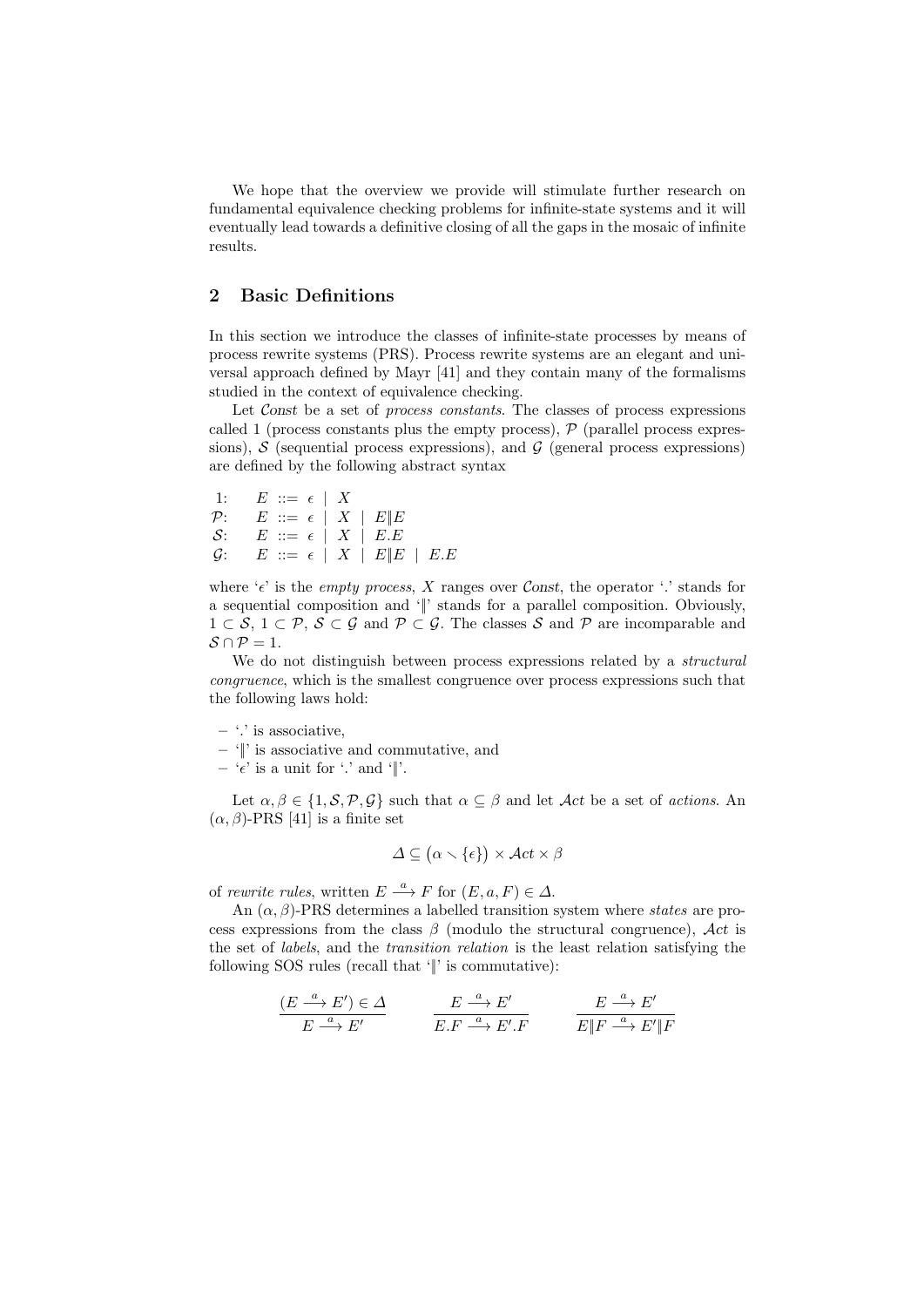

Fig. 1. Hierarchy of process rewrite systems

Many classes of infinite-state systems studied so far  $-$  e.g. basic process algebra (BPA), basic parallel processes (BPP), pushdown automata (PDA), Petri nets  $(PN)$  and process algebra  $(PA)$  — are contained in the hierarchy of process rewrite systems presented in Figure 1. This hierarchy is strict w.r.t. strong bisimilarity and we refer the reader to [41] for further discussions. It is worth mentioning that even the class  $(\mathcal{G}, \mathcal{G})$ -PRS is not Turing powerful since e.g. the reachability problem (i.e. whether from a given process expression we can in finitely many steps reach another given process expression) remains decidable [41].

An  $(\alpha, \beta)$ -process is a pair  $(P, \Delta)$  where  $\Delta$  is an  $(\alpha, \beta)$ -PRS and  $P \in \beta$  is a process expression.

An  $(\alpha, \beta)$ -process  $(P, \Delta)$  is normed iff for all  $E \in \beta$  such that  $P \longrightarrow^* E$  it is the case that  $E \longrightarrow^* \epsilon$ . In other words, from every reachable state in  $(P, \Delta)$ there is a computation ending in the empty process  $\epsilon$ .

In some papers, the definition of normedness requires only the fact that from every reachable state there is a terminating computation, not necessarily ending in the empty process. However, e.g. for BPA, in order to achieve a reasonable notion of normedness, it is also assumed that every process constant used in the system can perform a transition, i.e., it has at least one rewrite rule associated to it. This alternative definition implies the notion of normedness introduced above. Moreover, the definition we gave becomes more interesting even for the models like PDA, PN, PAD, PAN and PRS where our notion of normedness guarantees deadlock freedom (here the empty process is not understood as a deadlock). This means that e.g. in the case of PDA the stack can always be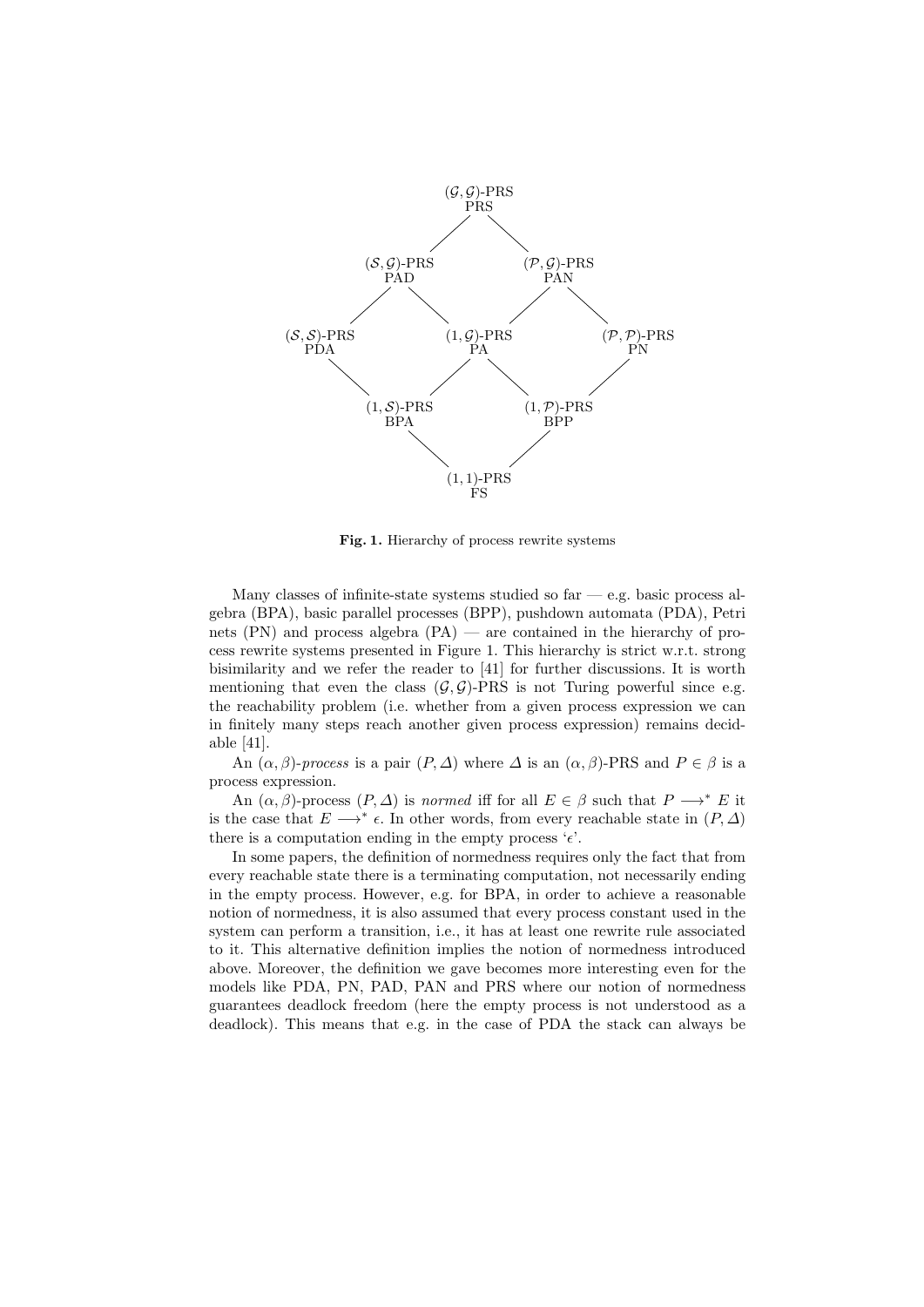emptied, and in the case of PN all tokens in places can be removed. Considering simply the possibility of termination without reaching the empty process usually does not restrict the power of the models sufficiently.

We will now introduce the notion of strong and weak bisimilarity [45, 48]. A binary relation R over process expressions is a *strong bisimulation* iff whenever  $(E, F) \in R$  then for each  $a \in \mathcal{A}ct$ :

- if  $E \stackrel{a}{\longrightarrow} E'$  then  $F \stackrel{a}{\longrightarrow} F'$  for some  $F'$  such that  $(E', F') \in R$
- if  $F \stackrel{a}{\longrightarrow} F'$  then  $E \stackrel{a}{\longrightarrow} E'$  for some  $E'$  such that  $(E', F') \in R$ .

Processes  $(P_1, \Delta)$  and  $(P_2, \Delta)$  are strongly bisimilar, written  $(P_1, \Delta) \sim (P_2, \Delta)$ iff there is a strong bisimulation R such that  $(P_1, P_2) \in R$ . Given two processes  $(P_1, \Delta_1)$  and  $(P_2, \Delta_2)$  with disjoint sets of process constants contained in  $\Delta_1$ and  $\Delta_2$ , we write  $(P_1, \Delta_1) \sim (P_2, \Delta_2)$  iff  $(P_1, \Delta_1 \cup \Delta_2) \sim (P_2, \Delta_1 \cup \Delta_2)$ .

Assume that  $\mathcal{A}ct$  contains a distinguished silent action  $\tau$ . A weak transition *relation* is defined as follows:  $\stackrel{a}{\Longrightarrow} \stackrel{\text{def}}{=} (\stackrel{\tau}{\longrightarrow})^* \circ \stackrel{a}{\longrightarrow} \circ (\stackrel{\tau}{\longrightarrow})^*$  if  $a \in \mathcal{A}ct \setminus {\tau}$ , and  $\stackrel{a}{\Longrightarrow} \stackrel{\text{def}}{=} (\stackrel{\tau}{\longrightarrow})^*$  if  $a = \tau$ .

A binary relation  $R$  over process expressions is a *weak bisimulation* iff whenever  $(E, F) \in R$  then for each  $a \in \mathcal{A}ct$ :

- if  $E \stackrel{a}{\longrightarrow} E'$  then  $F \stackrel{a}{\Longrightarrow} F'$  for some  $F'$  such that  $(E', F') \in R$
- if  $F \stackrel{a}{\longrightarrow} F'$  then  $E \stackrel{a}{\Longrightarrow} E'$  for some  $E'$  such that  $(E', F') \in R$ .

Processes  $(P_1, \Delta)$  and  $(P_2, \Delta)$  are *weakly bisimilar*, written  $(P_1, \Delta) \approx (P_2, \Delta)$ iff there is a weak bisimulation R such that  $(P_1, P_2) \in R$ . Given two processes  $(P_1, \Delta_1)$  and  $(P_2, \Delta_2)$  with disjoint sets of process constants contained in  $\Delta_1$ and  $\Delta_2$ , we write  $(P_1, \Delta_1) \approx (P_2, \Delta_2)$  iff  $(P_1, \Delta_1 \cup \Delta_2) \approx (P_2, \Delta_1 \cup \Delta_2)$ .

### 3 Studied Problems

In this section we define the basic decidability problems studied in the area of equivalence checking of infinite-state systems.

#### Strong/Weak Bisimilarity (∼/≈)

The problem is to decide whether a pair of processes from a given class of systems is strongly/weakly bisimilar. Bisimilarity was originally introduced by Park [48] and Milner [45] and it is perhaps the most studied behavioural equivalence because of many pleasant properties it enjoys.

#### $Strong/Weak Bisimilarity with Finite-State Systems (\sim FS/\approx FS)$

The problem is to decide whether a process from a given class of systems is strongly/weakly bisimilar to a given finite-state process. Questions of this nature are interesting because they enable to relate a complex behaviour of infinitestate systems with their finite-state specifications. Moreover, recent development showed that many of these problems become computationally feasible and in some instances they are solvable even in polynomial time.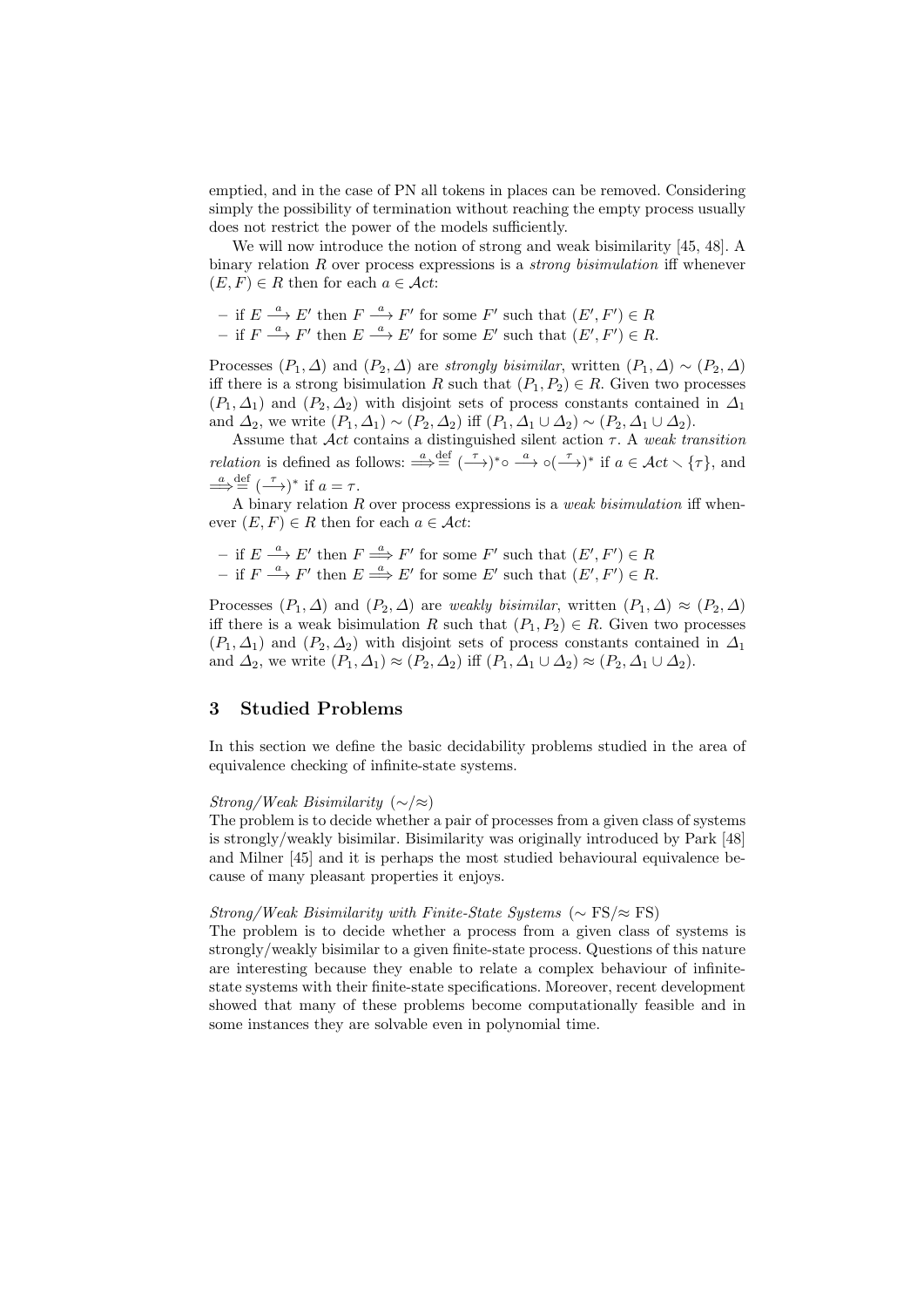#### Strong/Weak Regularity ( $\sim$  reg/ $\approx$  reg)

The problem is to decide whether for a process from a given class of systems there exists a finite-state process such that the two processes are strongly/weakly bisimilar. The interest in regularity checking is based on the fact that for bisimilarity checking of finite-state processes we already have efficient polynomial time algorithms [25, 47]. A positive answer to the regularity question for a given pair  $E$  and  $F$  of infinite-state processes, together with the possibility of algorithmic construction of bisimilar finite-state processes provides an immediate answer to bisimilarity checking between E and F.

Remark 1. In the hierarchy of process rewrite systems there is a very close and obvious relationship between strong regularity checking of normed processes and the boundedness problem: a normed process is strongly regular if and only if it has only finitely many (on the syntactical level) reachable states. This property, however, does not hold for weak regularity.

### 4 Summary of Known Results

This section gives a summary of currently known decidability and complexity results for the systems in the PRS-hierarchy. We consider both unnormed and normed systems and for each decision problem we provide the best complexity bounds achieved so far.

Each box in the tables below contains the information whether the considered problem is decidable or not, and in the positive case we present the best known upper bound in the upper part of the box and lower bound in the lower part.

|               | <b>BPA</b>              | normed BPA           |
|---------------|-------------------------|----------------------|
| $\sim$        | $\in$ 2-EXPTIME [5, 19] | $\in$ P [13], Rem. 2 |
|               | EXPTIME-hard [26]       | P-hard $[1]$         |
| $\approx$     |                         | ?                    |
|               | EXPTIME-hard [43]       | EXPTIME-hard [43]    |
| $\sim$ FS     | $\in$ P [37]            | $\in$ P [13]         |
|               | P-hard $[1]$            | P-hard $[1]$         |
|               | $\in$ P [37]            | $\in$ P [37]         |
| $\approx$ FS  | $P$ -hard [1]           | P-hard $[1]$         |
| $\sim$ reg    | $\in$ 2-EXPTIME [6, 5]  | $\in$ NL [33]        |
|               | PSPACE-hard [54]        | $NL$ -hard [54]      |
| $\approx$ reg |                         |                      |
|               | EXPTIME-hard [43]       | NP-hard $[56, 60]$   |

#### 4.1 BPA (Basic Process Algebra)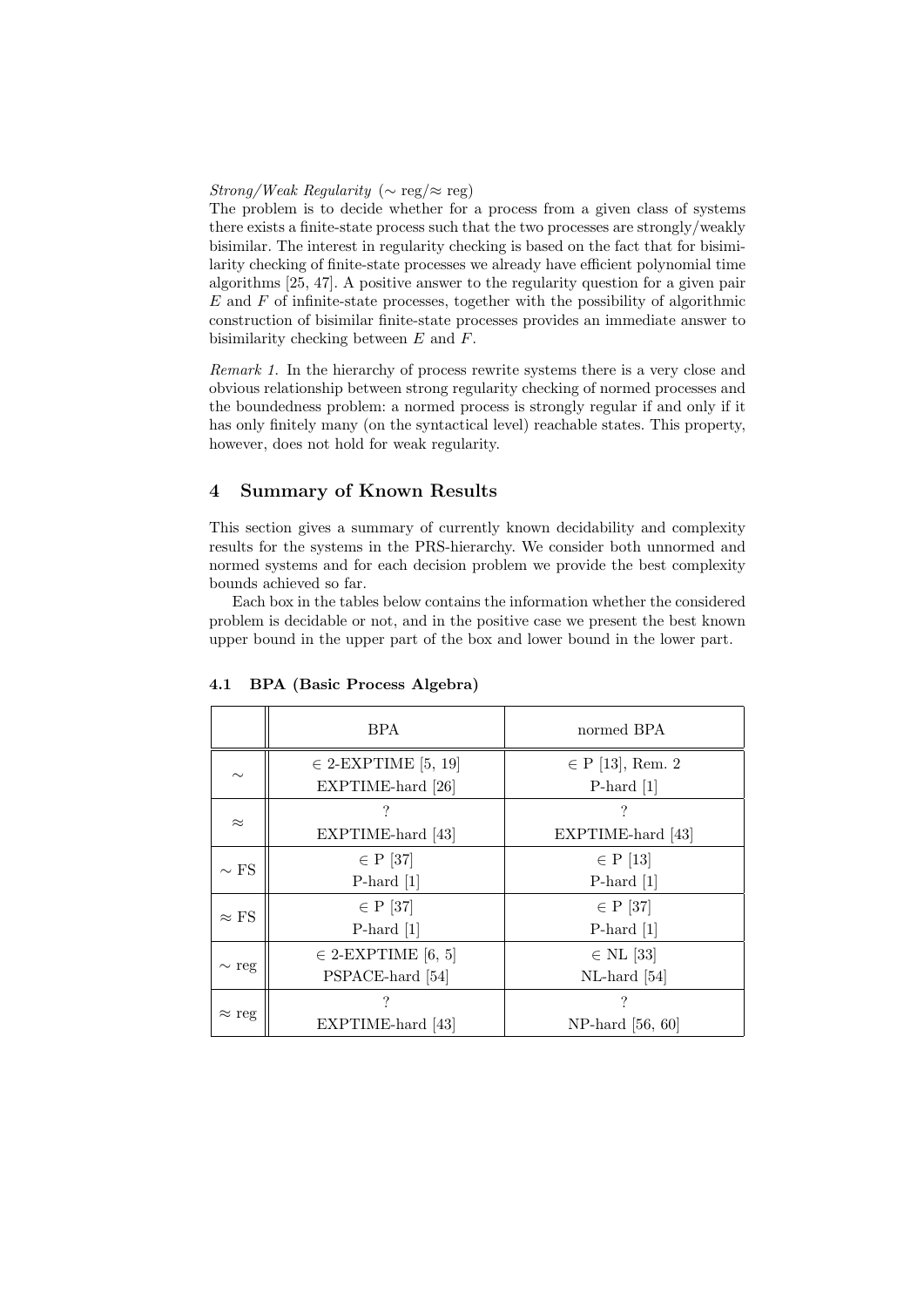Remark 2. Recently an  $O(n^8 \text{polylog } n)$  has been described in [38].

## 4.2 BPP (Basic Parallel Processes)

|               | <b>BPP</b>           | normed BPP           |
|---------------|----------------------|----------------------|
| $\sim$        | $\in$ PSPACE [18]    | $\in$ P [14], Rem. 3 |
|               | PSPACE-hard [53]     | P-hard $[1]$         |
| $\approx$     | $?$ , Rem. $4$       | $?$ , Rem. $4$       |
|               | PSPACE-hard [56]     | PSPACE-hard [56]     |
| $\sim$ FS     | $\in$ P [28], Rem. 5 | $\in$ P [14], Rem. 5 |
|               | P-hard $[1]$         | P-hard $[1]$         |
|               | $\in$ PSPACE [22]    | $\in$ P [37]         |
| $\approx$ FS  | P-hard $[1]$         | P-hard $[1]$         |
| $\sim$ reg    | $\in$ PSPACE [27]    | $\in$ NL [33]        |
|               | PSPACE-hard [53]     | $NL$ -hard [53]      |
| $\approx$ reg | ?                    | ?                    |
|               | PSPACE-hard [56]     | PSPACE-hard [56]     |

Remark 3. Recently an  $O(n^3)$ -algorithm has been described in [24].

Remark  $4$ . At INFINITY'02 Jančar conjectured [17] that the method later published in [18] might be used to show decidability of weak bisimilarity for BPP.

Remark 5. The complexity analysis provided in [28] gives a running time in  $O(n^4)$ .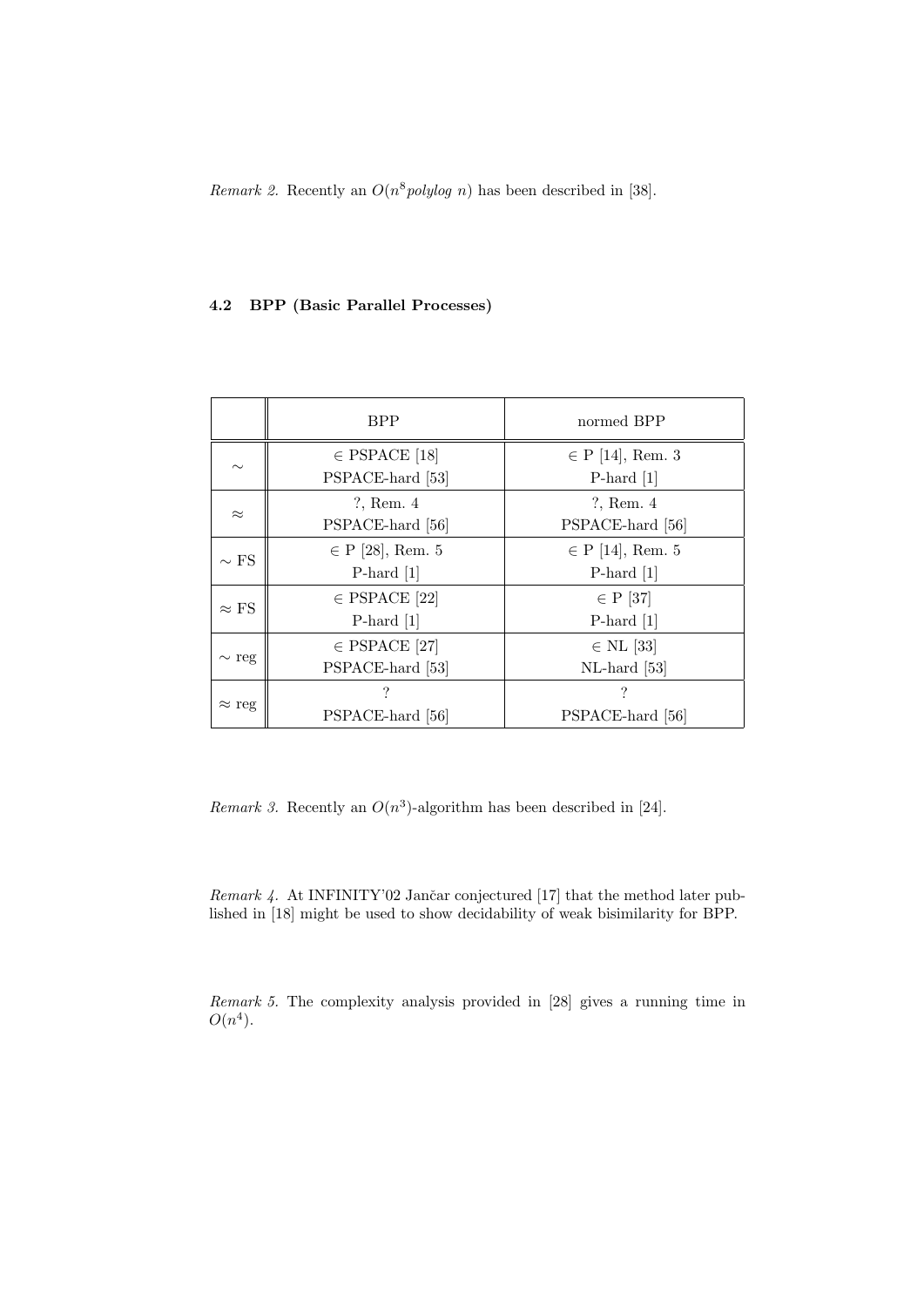4.3 PDA (Pushdown Automata)

|               | PDA.                          | normed PDA                                                    |
|---------------|-------------------------------|---------------------------------------------------------------|
| $\sim\,$      | decidable $[50]$ , Rem. $6$   | decidable [58]                                                |
|               | nonelementary [2]             | nonelementary [2]                                             |
| $\approx$     | undecidable [55]              | undecidable [55]                                              |
| $\sim$ FS     | $\in$ PSPACE [36]             | $\in$ PSPACE [36]                                             |
|               | PSPACE-hard [40]              | PSPACE-hard [40], Rem. 7                                      |
| $\approx$ FS  | $\in$ PSPACE [36]             | $\in$ PSPACE [36]                                             |
|               | PSPACE-hard [40]              | PSPACE-hard [40], Rem. 8                                      |
| $\sim$ reg    | ?                             | $\in$ P [10], Rem. 10                                         |
|               | EXPTIME-hard [36, 54], Rem. 9 | $NL$ -hard [54]                                               |
| $\approx$ reg |                               | ?                                                             |
|               |                               | EXPTIME-hard [36, 54], Rem. 9 EXPTIME-hard [36, 54], Rem. 8,9 |

Remark 6. Additional useful references concerning deterministic PDA are [51], [52] and [59].

Remark 7. The reduction from [40] (Theorem 8) uses unnormed processes but can be modified to work also for the normed case. An important observation is that the stack size of the PDA from Theorem 8 is bounded by the number of variables in the instance of quantified boolean formula from which the reduction is done.

Remark 8. Lemma 3 in [55] gives a polynomial time reduction from weak bisimilarity between two pushdown processes (and between a pushdown process and a finite-state process) to the normed instance of the problem. The reduction moreover preserves the property of being weakly regular.

Remark 9. In [36] a polynomial time reduction from the acceptance problem of alternating linear-bounded automata to strong bisimilarity of normed PDA is provided. Even though there are infinitely many reachable configurations in the constructed PDAs, one can observe that only a fixed part from the top of the stack is relevant for the construction. Hence it is possible to ensure that the PDAs are strongly regular and Theorem 2 from [54] can be applied.

Remark 10. Strong regularity of normed PDA is equivalent to the boundedness problem (Remark 1). Boundedness (even for unnormed PDA) is decidable in polynomial time using the fact that the set of all reachable configurations of a pushdown process is a regular language  $L[3]$  and a finite automaton A recognizing L can be constructed in polynomial time (see e.g. [10]). The check whether A generates a finite language can also be done in polynomial time.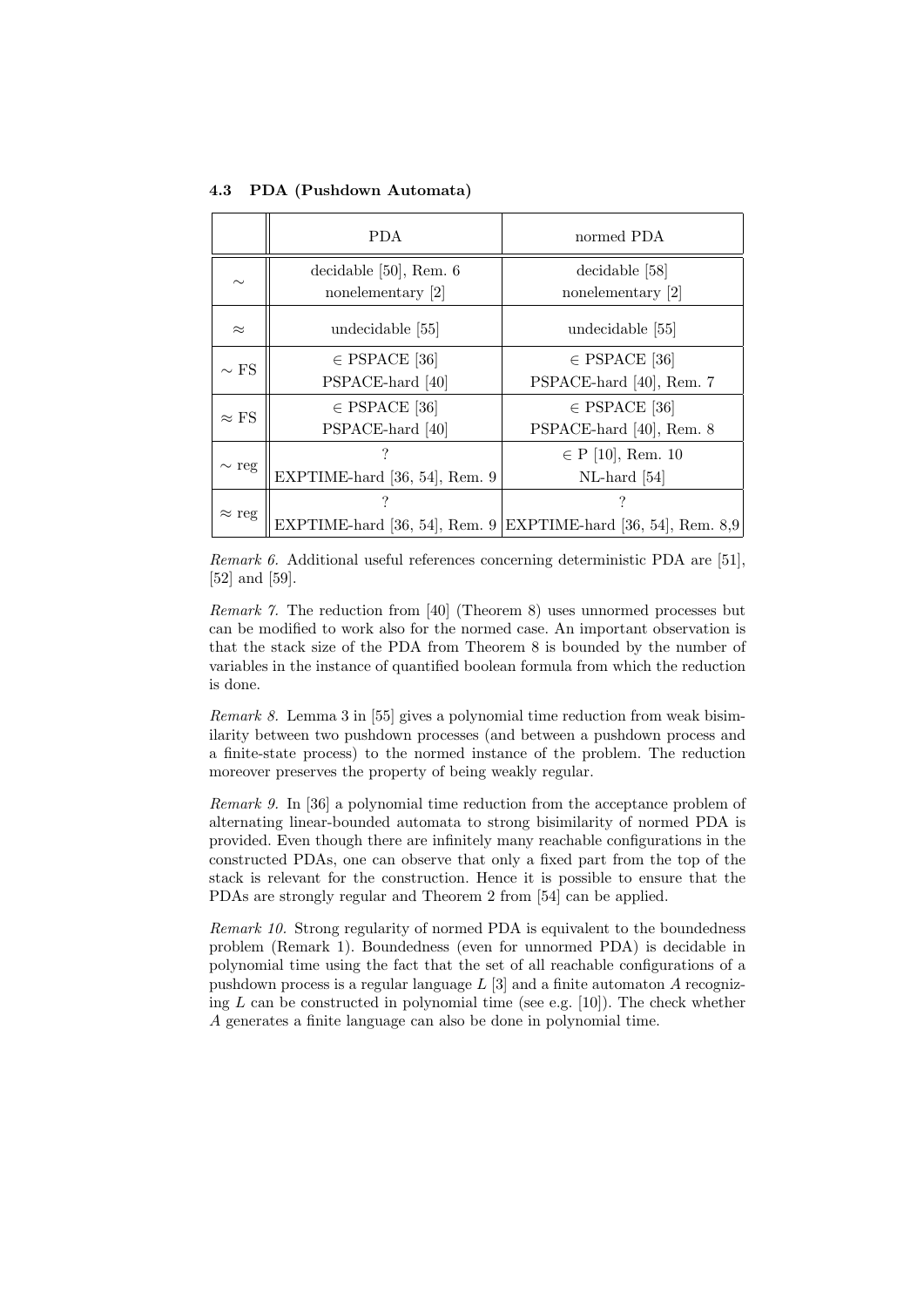### 4.4 PA (Process Algebra)

|               | PA.               | normed PA         |
|---------------|-------------------|-------------------|
| $\sim$        | ?                 | 2-NEXPTIME [12]   |
|               | EXPTIME-hard [26] | P-hard $[1]$      |
| $\approx$     | undecidable [57]  |                   |
|               |                   | EXPTIME-hard [43] |
| $\sim$ FS     | coNEXPTIME [11]   | coNEXPTIME [11]   |
|               | P-hard $[1]$      | P-hard $[1]$      |
| $\approx$ FS  | decidable [22]    | decidable [22]    |
|               | P-hard $[1]$      | P-hard $[1]$      |
| $\sim$ reg    |                   | $\in$ NL [34]     |
|               | PSPACE-hard [53]  | $NL$ -hard [53]   |
| $\approx$ reg |                   |                   |
|               | EXPTIME-hard [43] | PSPACE-hard [56]  |

## 4.5 PN (Petri Nets)

|               | <b>PN</b>                                     | normed PN                                                  |
|---------------|-----------------------------------------------|------------------------------------------------------------|
| $\sim$        | undecidable [16]                              | undecidable [16], Rem. 11                                  |
| $\approx$     | undecidable [16]                              | undecidable [16], Rem. 11                                  |
| $\sim$ FS     | decidable [23]<br>EXPSPACE-hard [39], Rem. 12 | decidable [23]<br>P-hard $[1]$                             |
| $\approx$ FS  | undecidable [20]                              | EXPSPACE-hard [39], Rem. 12                                |
| $\sim$ reg    | decidable [20]<br>EXPSPACE-hard [39], Rem. 13 | $\in$ EXPSPACE [49], Rem. 1<br>EXPSPACE-hard [39], Rem. 13 |
| $\approx$ reg | undecidable [20]                              | EXPSPACE-hard [39], Rem. 13                                |

Remark 11. The technique for proving undecidability of strong bisimilarity for Petri nets from [16] can be slightly modified to ensure that the constructed nets are normed. Essentially, it is enough to add extra transitions which enable to remove all tokens from places. Moreover, whenever such an extra transition is fired the two nets are forced to become bisimilar.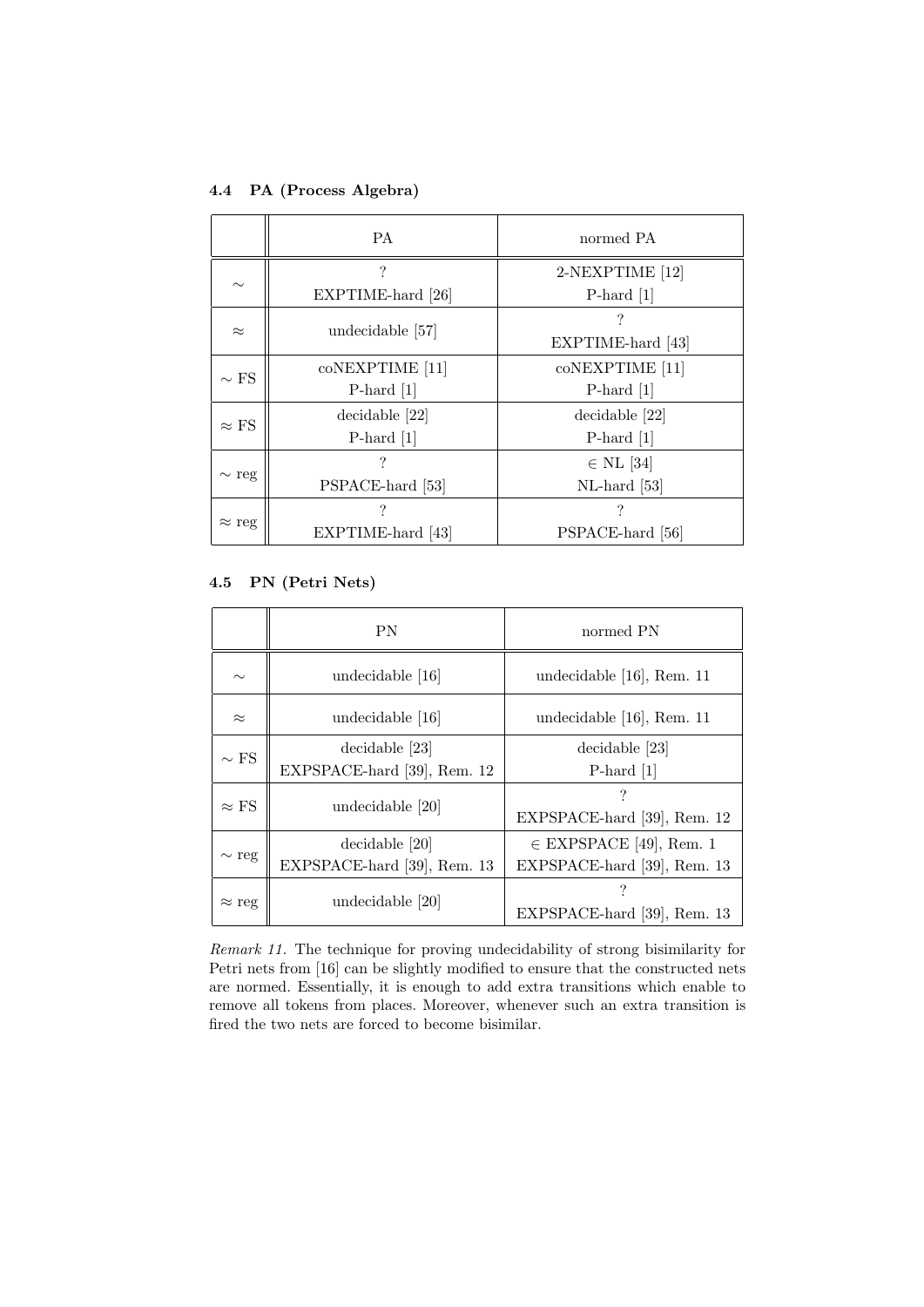*Remark 12.* The problem whether a given place  $p$  of a PN can ever become marked is EXPSPACE-hard (follows from Lipton's construction [39], for a more accessible proof see e.g. [9]). We can now easily see that this problem is reducible in polynomial time to strong nonbisimilarity between PN and FS. All transitions in a given Petri net N are assigned the same label  $a'$  and we add one more place q (initially marked) and an extra transition labelled by 'a' which takes a token from the place  $q$  and returns it back. Moreover we add another transition labelled by 'b' which can be fired whenever there is a token in the place  $p$ . Let  $P$  be a finite-state process defined by  $P \stackrel{a}{\longrightarrow} P$ . The following property is immediate: the place  $p$  can become marked iff  $N$  is not strongly bisimilar to  $P$ . This reduction works also for normed PN and weak bisimilarity: we take our modified net N and for each its place we add one extra transition labelled by  $\tau$  such that the transition takes a token from the place and removes it. To the finite-state process P we add the rewrite rule  $P \stackrel{\tau}{\longrightarrow} \epsilon$ . The net N is now normed and moreover it is weakly bisimilar to  $P$  iff the place  $p$  can never become marked.

Remark 13. Regularity of normed PN is equivalent to the boundedness problem (Remark 1). Boundedness of PN is decidable in EXPSPACE, more precisely in space  $2^{cn \log n}$  for some constant c [49]. Moreover, the boundedness problem of normed PN is EXPSPACE-hard because it can be easily seen to be polynomially equivalent to the boundedness problem of general (unnormed) PN and this problem is EXPSPACE-hard [39] (see also [9]).

|               | <b>PAD</b>                    | normed PAD                        |
|---------------|-------------------------------|-----------------------------------|
| $\sim$        | ?                             | ?                                 |
|               | nonelementary [2]             | nonelementary [2]                 |
| $\approx$     | undecidable [55]              | undecidable [55]                  |
| $\sim$ FS     | decidable [15]                | $decidable$ [15]                  |
|               | PSPACE-hard [40]              | PSPACE-hard [40], Rem. 7          |
| $\approx$ FS  | decidable [22]                | decidable [22]                    |
|               | PSPACE-hard [40]              | PSPACE-hard [40], Rem. 8          |
| $\sim$ reg    |                               | decidable $[44]$ , Rem. 1         |
|               | EXPTIME-hard [36, 54], Rem. 9 | $NL$ -hard [54]                   |
| $\approx$ reg | ?                             | ?                                 |
|               | EXPTIME-hard [36, 54], Rem. 9 | EXPTIME-hard [36, 54], Rem. $8.9$ |

#### 4.6 PAD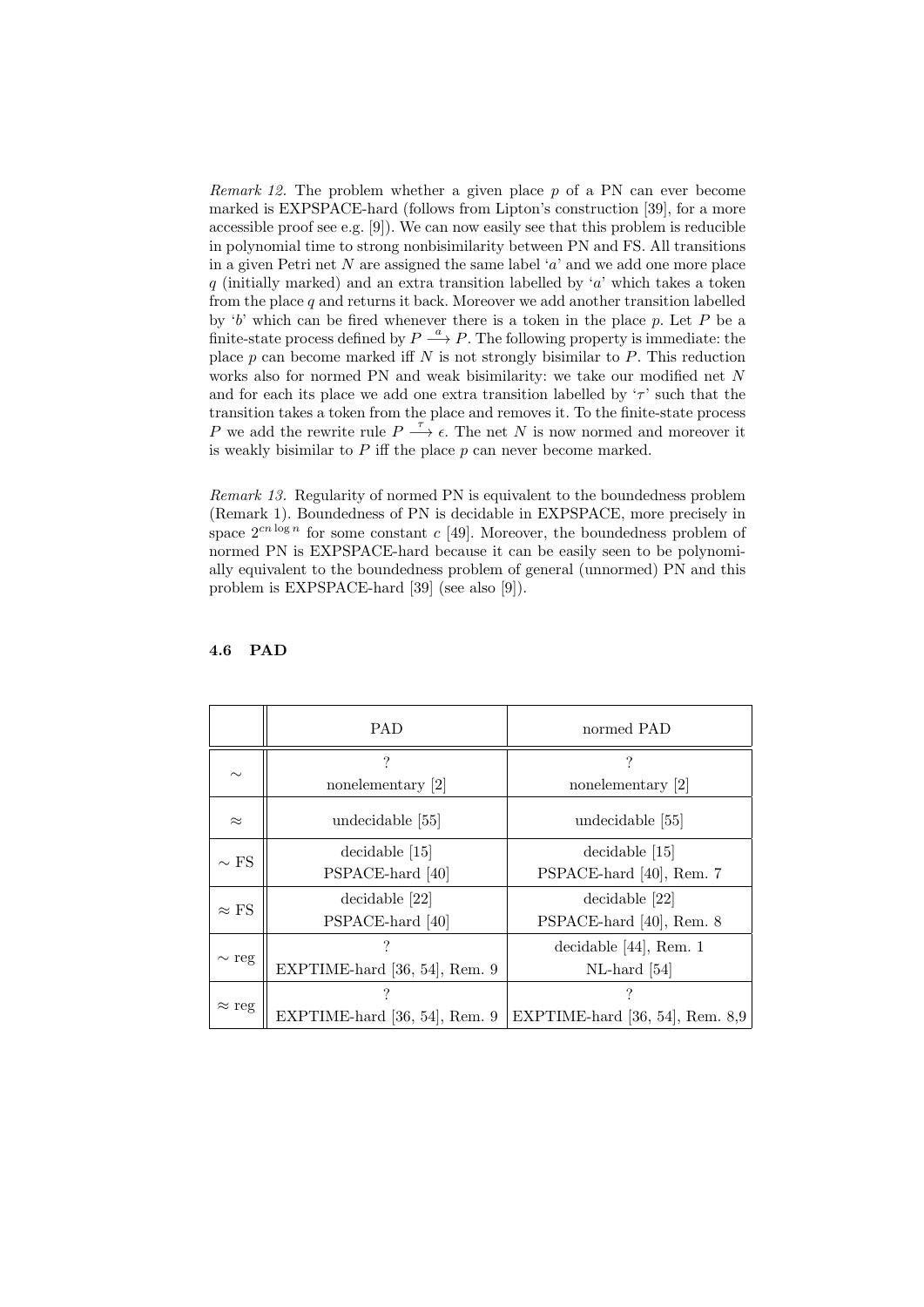# 4.7 PAN

|               | <b>PAN</b>                                    | normed PAN                                               |
|---------------|-----------------------------------------------|----------------------------------------------------------|
| $\sim$        | undecidable [16]                              | undecidable [16], Rem. 11                                |
| $\approx$     | undecidable [16]                              | undecidable $[16]$ , Rem. 11                             |
| $\sim$ FS     | decidable [29]<br>EXPSPACE-hard [39], Rem. 12 | decidable $[44]$ , Rem. 1<br>P-hard $[1]$                |
| $\approx$ FS  | undecidable [20]                              | EXPSPACE-hard [39], Rem. 12                              |
| $\sim$ reg    | ?<br>EXPSPACE-hard [39], Rem. 13              | decidable $[44]$ , Rem. 1<br>EXPSPACE-hard [39], Rem. 13 |
| $\approx$ reg | undecidable [20]                              | EXPSPACE-hard [39], Rem. 13                              |

# 4.8 PRS (Process Rewrite Systems)

|               | <b>PRS</b>                                    | normed PRS                                               |
|---------------|-----------------------------------------------|----------------------------------------------------------|
| $\sim$        | undecidable [16]                              | undecidable $[16]$ , Rem. 11                             |
| $\approx$     | undecidable [16]                              | undecidable $[16]$ , Rem. 11                             |
| $\sim$ FS     | decidable [29]<br>EXPSPACE-hard [39], Rem. 12 | decidable $[44]$ , Rem. 1<br>PSPACE-hard [40], Rem. 7    |
| $\approx$ FS  | undecidable [20]                              | EXPSPACE-hard [39], Rem. 12                              |
| $\sim$ reg    | EXPSPACE-hard [39], Rem. 13                   | decidable $[44]$ , Rem. 1<br>EXPSPACE-hard [39], Rem. 13 |
| $\approx$ reg | undecidable [20]                              | EXPSPACE-hard [39], Rem. 13                              |

# 5 Weakly Extended Process Rewrite Systems

In [31], Křetínský, Řehák and Strejček extended the classes from the PRShierarchy by adding a finite control-unit with monotonic behaviour. Unlike the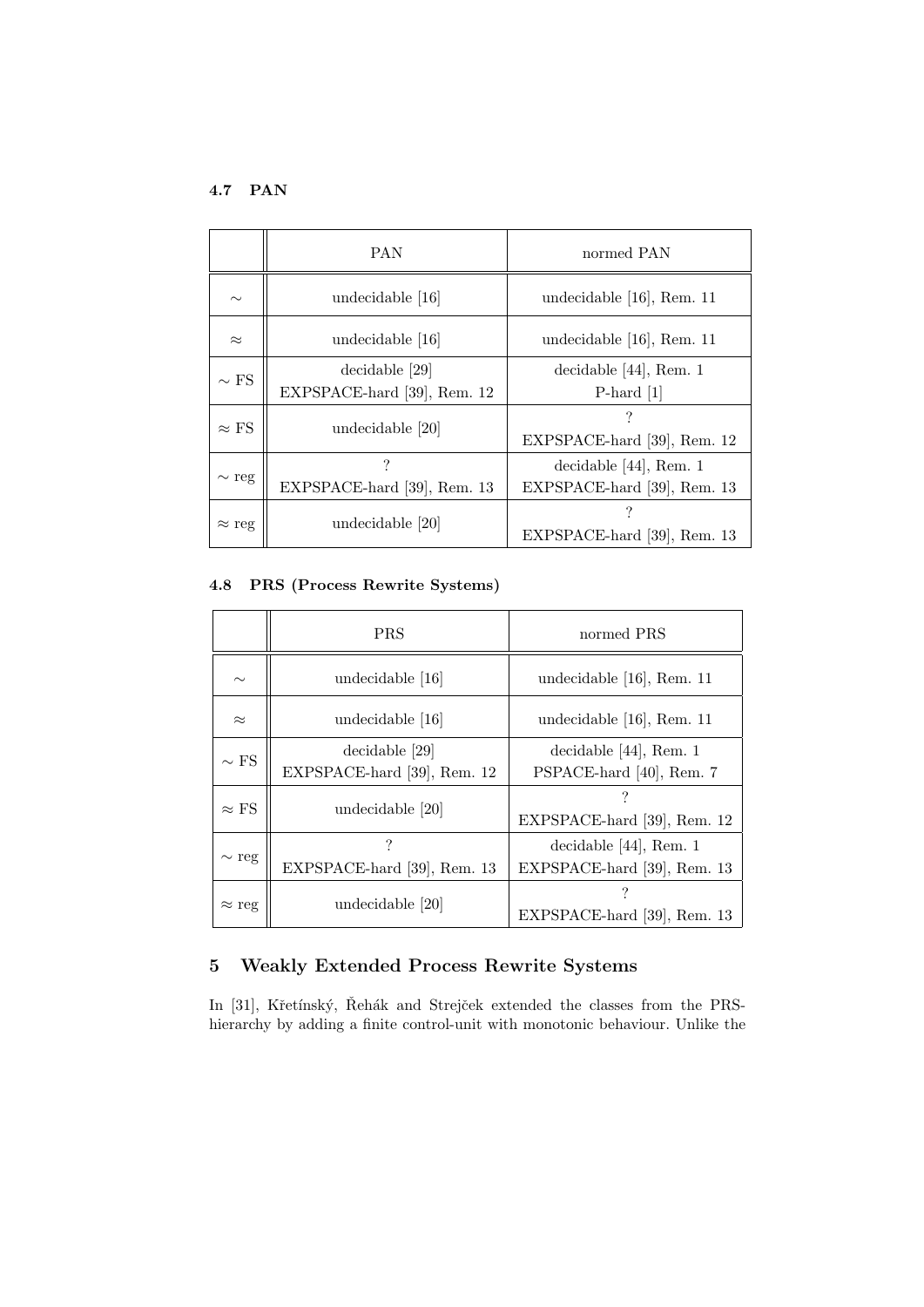finite control-unit with unrestricted behaviour (which makes the model Turing powerful already for state-extended PA processes), the restriction on monotonic behaviour preserves the decidability of reachability. In this section we shall briefly introduce the extension and list the main results regarding the model.

Let Q be a finite set of *control-states* and Act a set of *actions*. Let  $\alpha, \beta \in$  ${1, \mathcal{S}, \mathcal{P}, \mathcal{G}}$  such that  $\alpha \subseteq \beta$ . A state-extended  $(\alpha, \beta)$ -process rewrite system  $((\alpha, \beta)$ -sePRS) is a finite set  $\Delta$  of rewrite rules of the form  $pE \stackrel{a}{\longrightarrow} qF$  where  $p, q \in Q, a \in \mathcal{A}ct, E \in \alpha \setminus \{\epsilon\} \text{ and } F \in \beta.$ 

Remark 14. Some of the state-extended classes have been studied before, e.g.,  $(1, \mathcal{P})$ -sePRS is also known as the class of *multiset automata* or *parallel pushdown* processes.

A given  $(\alpha, \beta)$ -sePRS  $\Delta$  generates a labelled transition system  $T(\Delta)$  where states are pairs of control-states and process expressions over  $\beta$  (modulo the previously introduced structural congruence), the set of actions is  $\mathcal{A}ct$  and the transition relation is given by the following SOS rules (recall that '||' is commutative).

$$
\frac{(pE \xrightarrow{a} qF) \in \Delta}{pE \xrightarrow{a} qF} \qquad \frac{pE \xrightarrow{a} qE'}{p(E.F) \xrightarrow{a} q(E'.F)} \qquad \frac{pE \xrightarrow{a} qE'}{p(E\|F) \xrightarrow{a} q(E'\|F)}
$$

An  $(\alpha, \beta)$ -sePRS  $\Delta$  is called a *weakly extended*  $(\alpha, \beta)$ -process rewrite system  $((\alpha, \beta)$ -wPRS) iff there is a partial ordering  $\leq$  on Q such that all rewrite rules  $pE \stackrel{a}{\longrightarrow} qF$  from  $\Delta$  satisfy that  $q \leq p$ .

The main result (valid for all the classes from the wPRS hierarchy) is that the reachability problem is decidable [30]. The technique from [30] was later extended in [29], where the authors prove the decidability of the problem "given a formula of Hennessy-Milner logic, is there a reachable state satisfying the formula?". This in particular implies that strong bisimilarity between finite-state processes and  $(\mathcal{G}, \mathcal{G})$ -wPRS is also decidable [22]. On the other hand, weak bisimilarity on wBPA and wBPP is undecidable [32]. This refines the undecidability border of weak bisimilarity, which is still open both for BPA and BPP.

### 6 Equivalence Checking across the Models

A polynomial-time algorithm deciding strong bisimilarity between a normed BPA process and a normed BPP process has been recently presented in [21]. It improves the previously known exponential upper bound from [8].

Acknowledgments. I would like to thank Ivana Černá, Petr Jančar, Antonín Kučera, Mogens Nielsen and Paulo Borges Oliva for reading a draft of this paper. My special thanks go to Richard Mayr for his help, suggestions and numerous comments.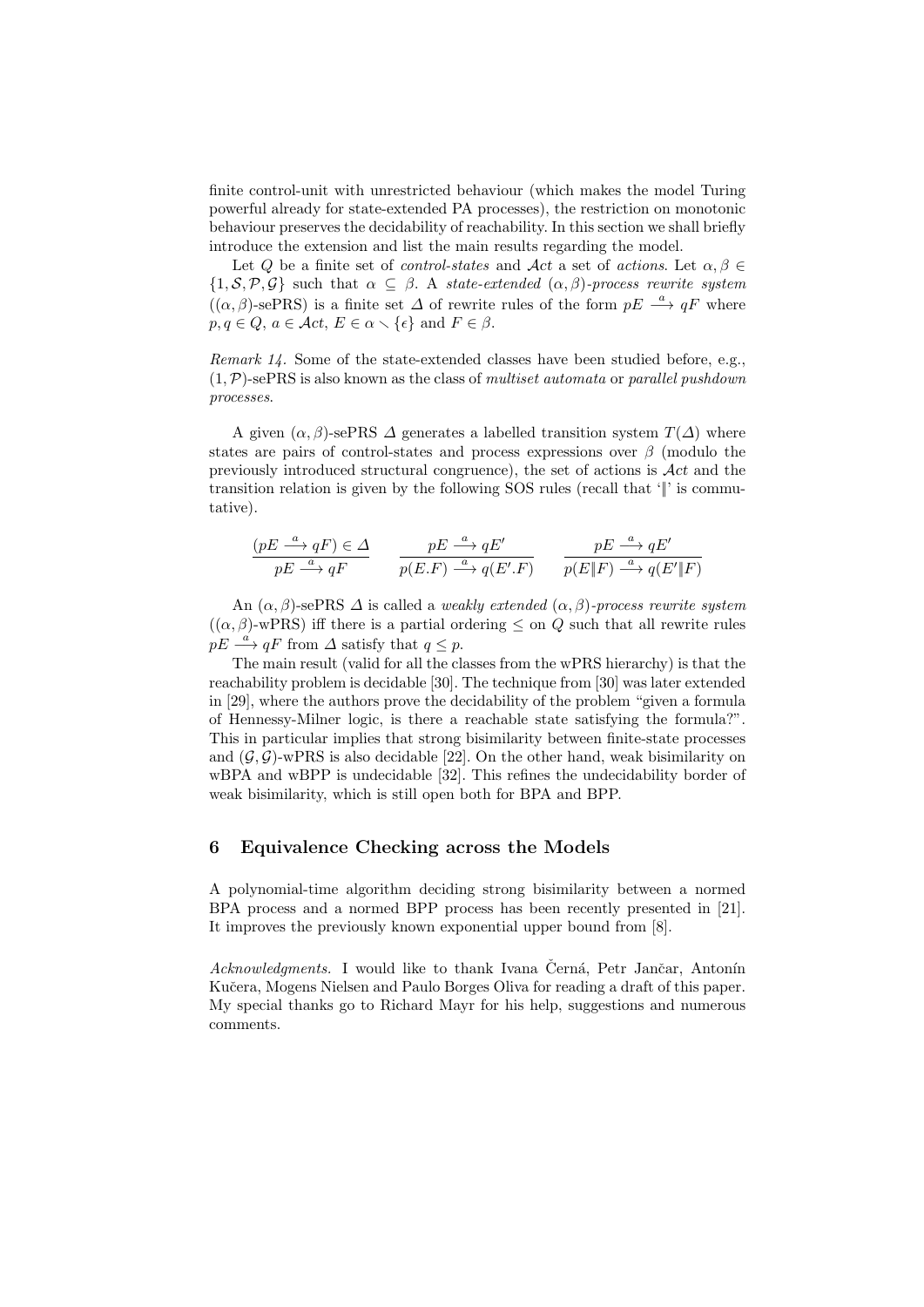## 7 Record of Updates

- 16. 10. 2013: Michael Benedikt, Stefan G¨oller, Stefan Kiefer and Andrzej S. Murawski proved a nonelementary lower-bound of strong bisimilarity on (normed) pushdown automata [2], improving the previously known EXPTIMEhardness [36].
- 6. 6. 2013: The decidability result [15] for bisimulation checking between PA and FS has been updated to coNEXPTIME [11], a result achieved by Stefan Göller and Anthony Widiaja Lin.
- 6. 4. 2013: Petr Janˇcar published an explicit proof of 2-EXPTIME upper bound for strong bisimilarity on BPA [19].
- 29. 12. 2012: Stefan Kiefer improved the PSPACE-hardness [54] result for deciding strong bisimulation on BPA to EXPTIME-hardness. The result implies also EXPTIME-hardness of strong bisimilarity on PA.
- 10. 6. 2008: There is a new update in strong bisimilarity for normed BPA, which is decidable in  $O(n^8 polylog n)$  thanks to Sławomir Lasota and Wojciech Rytter.
- 10. 6. 2008: A section about equivalence checking across the different models has been added and it includes now a polynomial time algorithm to decide strong bismilarity between normed BPA and normed BPP. Thanks to Petr Jančar, Martin Kot and Zdeněk Sawa.
- 21. 6. 2007: There are two new updates in the BPP section: strong bisimilarity between BPP and FS is decidable in time  $O(n^4)$  thanks to Martin Kot and Zdeněk Sawa and strong regularity is decidable in PSPACE due to Martin Kot.
- $-20.2.2006$ : A new section dealing with weakly extended process rewrite systems (Section 5) has been added. My thanks go to Vojtěch Řehák and Jan Strejček for providing me the references and for their comments.
- 10. 1. 2006: Mojmír Křetínský, Vojtěch Rehák and Jan Strejček showed in [29] the decidability of reachability of a state satisfying a given Hennessy–Milner formula for PRS extended with monotonic control-state unit. This implies, in particular, the decidability of strong bisimilarity between PRS and finitestate systems [22].
- $-3.6.2004$ : Petr Jančar and Martin Kot published an  $O(n^3)$  algorithm for strong bisimilarity of normed BPP [24].
- $-9.9.2003$ : Petr Jančar proved in [18] that strong bisimilarity for unnormed BPP is in PSPACE.
- 9. 9. 2003: The EXPTIME hardness results from [42] were published in proceedings of EXPRESS'03 [43].
- $-19.12.2002$ : Richard Mayr [42] improved the complexity lower bounds for weak bisimilarity of normed BPA and for weak regularity of unnormed BPA to EXPTIME.

## References

[1] J. Balcazar, J. Gabarro, and M. Santha. Deciding bisimilarity is P-complete. Formal Aspects of Computing, 4(6A):638–648, 1992.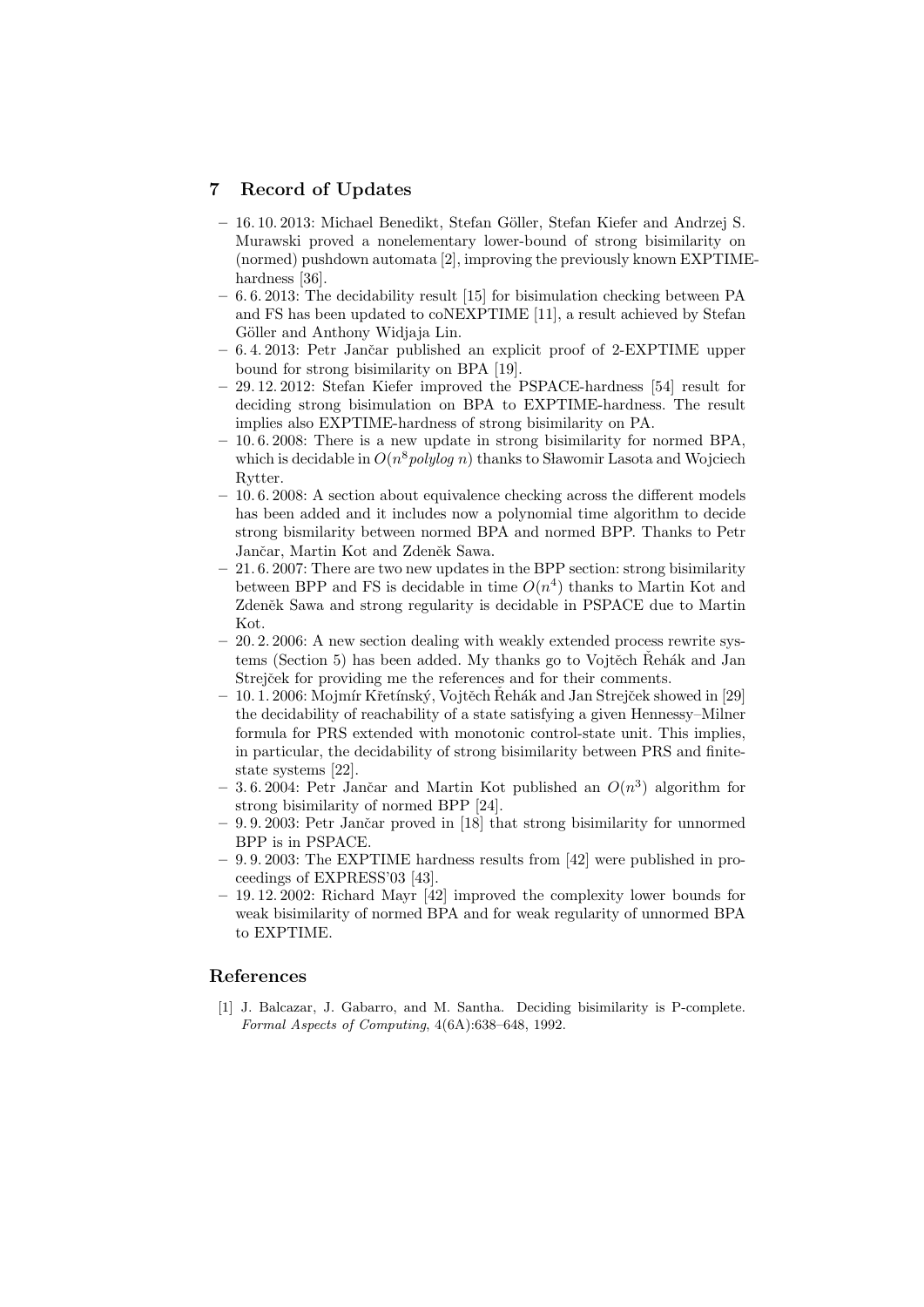- [2] M. Benedikt, S. Göller, S. Kiefer, and A.S. Murawski. Bisimilarity of pushdown automata is nonelementary. In Proccedings of the 28th Annual ACM/IEEE Symposium on Logic in Computer Science (LICS'13), pages 488–498. IEEE Computer Society, 2013.
- [3] J.R. Büchi. Regular canonical systems. Arch. Math. Logik u. Grundlagenforschung, 6:91–111, 1964.
- [4] O. Burkart, D. Caucal, F. Moller, and B. Steffen. Verification on infinite structures. In J. Bergstra, A. Ponse, and S. Smolka, editors, Handbook of Process Algebra, chapter 9, pages 545–623. Elsevier Science, 2001.
- [5] O. Burkart, D. Caucal, and B. Steffen. An elementary decision procedure for arbitrary context-free processes. In Proceedings of the 20th International Symposium on Mathematical Foundations of Computer Science (MFCS'95), volume 969 of LNCS, pages 423–433. Springer-Verlag, 1995.
- [6] O. Burkart, D. Caucal, and B. Steffen. Bisimulation collapse and the process taxonomy. In Proceedings of the 7th International Conference on Concurrency Theory (CONCUR'96), volume 1119 of LNCS, pages 247–262. Springer-Verlag, 1996.
- [7] O. Burkart and J. Esparza. More infinite results. Bulletin of the European Association for Theoretical Computer Science, 62:138–159, June 1997. Columns: Concurrency.
- [8] Ivana Cerná, Mojmír Křetínský, and Antonín Kučera. Comparing expressibility of normed BPA and normed BPP processes. Acta Informatica, 36(3):233–256, 1999.
- [9] J. Esparza. Decidability and complexity of Petri net problems an introduction. In Lectures on Petri Nets I: Basic Models, volume 1491 of LNCS, pages 374–428. Springer-Verlag, 1998.
- [10] J. Esparza, D. Hansel, P. Rossmanith, and S. Schwoon. Efficient algorithms for model checking pushdown systems. In Proceedings of the 12th International Conference on Computer Aided Verification (CAV'00), volume 1855 of LNCS, pages 232–247. Springer-Verlag, 2000.
- [11] S. Göller and A.W. Lin. The complexity of verifying ground tree rewrite systems. In Proceedings of the 26th Annual IEEE Symposium on Logic in Computer Science (LICS'11), pages 279–288. IEEE Computer Society, 2011.
- [12] Y. Hirshfeld and M. Jerrum. Bisimulation equivalence is decidable for normed process algebra. In Proceedings of 26th International Colloquium on Automata, Languages and Programming (ICALP'99), volume 1644 of LNCS, pages 412–421. Springer-Verlag, 1999.
- [13] Y. Hirshfeld, M. Jerrum, and F. Moller. A polynomial algorithm for deciding bisimilarity of normed context-free processes. Theoretical Computer Science, 158(1–2):143–159, 1996.
- [14] Y. Hirshfeld, M. Jerrum, and F. Moller. A polynomial-time algorithm for deciding bisimulation equivalence of normed basic parallel processes. Mathematical Structures in Computer Science, 6(3):251–259, 1996.
- [15] P. Jančar and A. Kučera. Bisimilarity of processes with finite-state systems. In Proceedings of the 2nd International Workshop on Verification of Infinite State Systems (INFINITY'97), volume 9 of Electronic Notes in Theoretical Computer Science, 1997.
- [16] P. Jančar. Undecidability of bisimilarity for Petri nets and some related problems. Theoretical Computer Science, 148(2):281–301, 1995.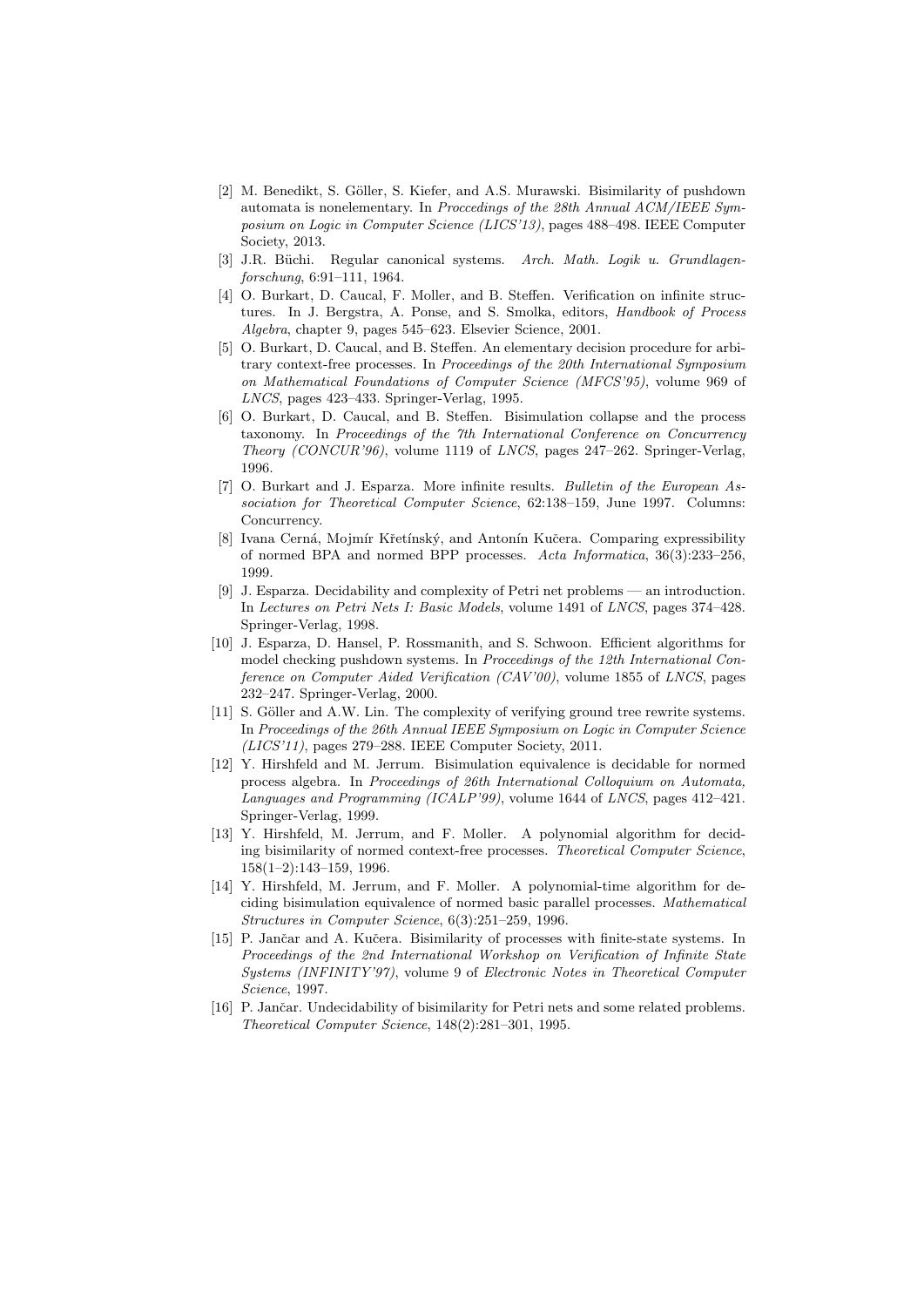- [17] P. Jančar. New results for bisimilarity on basic parallel processes. In Proceedings of the 4th International Workshop on Verification of Infinite-State Systems (INFIN-ITY'02), page 153. Technical report, Faculty of Informatics, Masaryk University Brno, FIMU-RS-2002-04, 2002. Short presentation.
- [18] P. Jančar. Strong bisimilarity on basic parallel processes is PSPACE-complete. In Proceedings of the 18th Annual IEEE Symposium on Logic in Computer Science (LICS'03), pages 218–227. IEEE Computer Society Press, 2003.
- [19] P. Jančar. Bisimilarity on basic process algebra is in 2-exptime (an explicit proof). Logical Methods in Computer Science,  $9(1):1 - 19$ , 2013.
- [20] P. Jančar and J. Esparza. Deciding finiteness of Petri nets up to bisimulation. In Proceedings of 23rd International Colloquium on Automata, Languages, and Programming (ICALP'96), volume 1099 of LNCS, pages 478–489. Springer-Verlag, 1996.
- [21] P. Jančar, M. Kot, and Z. Sawa. Normed BPA vs. normed BPP revisited. In to appear in Proceedings of CONCUR 2008, LNCS. Springer-Verlag, 2008.
- [22] P. Jančar, A. Kučera, and R. Mayr. Deciding bisimulation-like equivalences with finite-state processes. Theoretical Computer Science, 258(1–2):409–433, 2001.
- [23] P. Jančar and F. Moller. Checking regular properties of Petri nets. In Proceedings of the 6th International Conference on Concurrency Theory (CONCUR'95), volume 962 of LNCS, pages 348–362. Springer-Verlag, 1995.
- [24] Petr Jančar and Martin Kot. Bisimilarity on normed basic parallel processes can be decided in time  $o(n^3)$ . In Ramesh Bharadwaj, editor, *Proceedings of the* Third International Workshop on Automated Verification of Infinite-State Systems (AVIS'04), 2004.
- [25] P.C. Kanellakis and S.A. Smolka. CCS expressions, finite state processes, and three problems of equivalence. Information and Computation, 86(1):43–68, 1990.
- [26] S. Kiefer. BPA bisimilarity is EXPTIME-hard. Information Processing Letters,  $113(4):101 - 106, 2013.$
- [27] M. Kot. Regularity of BPP is PSPACE-complete. In Václav Snášel, editor, Proceedings of the 3rd Ph.D. Workshop of Faculty of Electrical En gineering and Computer Science (WOFEX'05), pages 393-398, Ostrava, 2005. VŠB-TUO FEECS.
- [28] M. Kot and Z. Sawa. Bisimulation equivalence of a BPP and a finite-state system can be decided in polynomial time. In Proceedings of the 6th International Workshop on Verification of Infinite-State Systems (INFINITY'04), volume 138 of ENTCS, pages 49–60. Elsevier Science Publishers, 2005.
- [29] M. Křetínský, V. Řehák, and J. Strejček. Reachability of Hennessy–Milner properties for weakly extended PRS. In Proceedings of the 25th Conference on Foundations of Software Technology and Theoretical Computer Science (FSTTCS'05), volume 3821 of LNCS, pages 213–224. Springer-Verlag, 2005.
- [30] M. Křetínský, V. Řehák, and J. Strejček. Extended process rewrite systems: Expressiveness and reachability. In Proceedings of the 15th International Conference on Concurrency Theory (CONCUR'04), volume 3170 of LNCS, pages 355–370. Springer-Verlag, 2004.
- [31] M. Křetínský, V. Řehák, and J. Strejček. On extensions of process rewrite systems: Rewrite systems with weak finite-state unit. In Proceedings of the 5th International Workshop on Verification of Infinite-State Systems (INFINITY'03), volume 98 of ENTCS, pages 75–88. Elsevier Science Publishers, 2004.
- [32] M. Křetínský, V. Řehák, and J. Strejček. Refining the undecidability border of weak bisimilarity. In Proceedings of the 7th International Workshop on Verification of Infinite-State Systems (INFINITY'05), volume 149 of ENTCS, pages 17–36. Elsevier Science Publishers, 2006.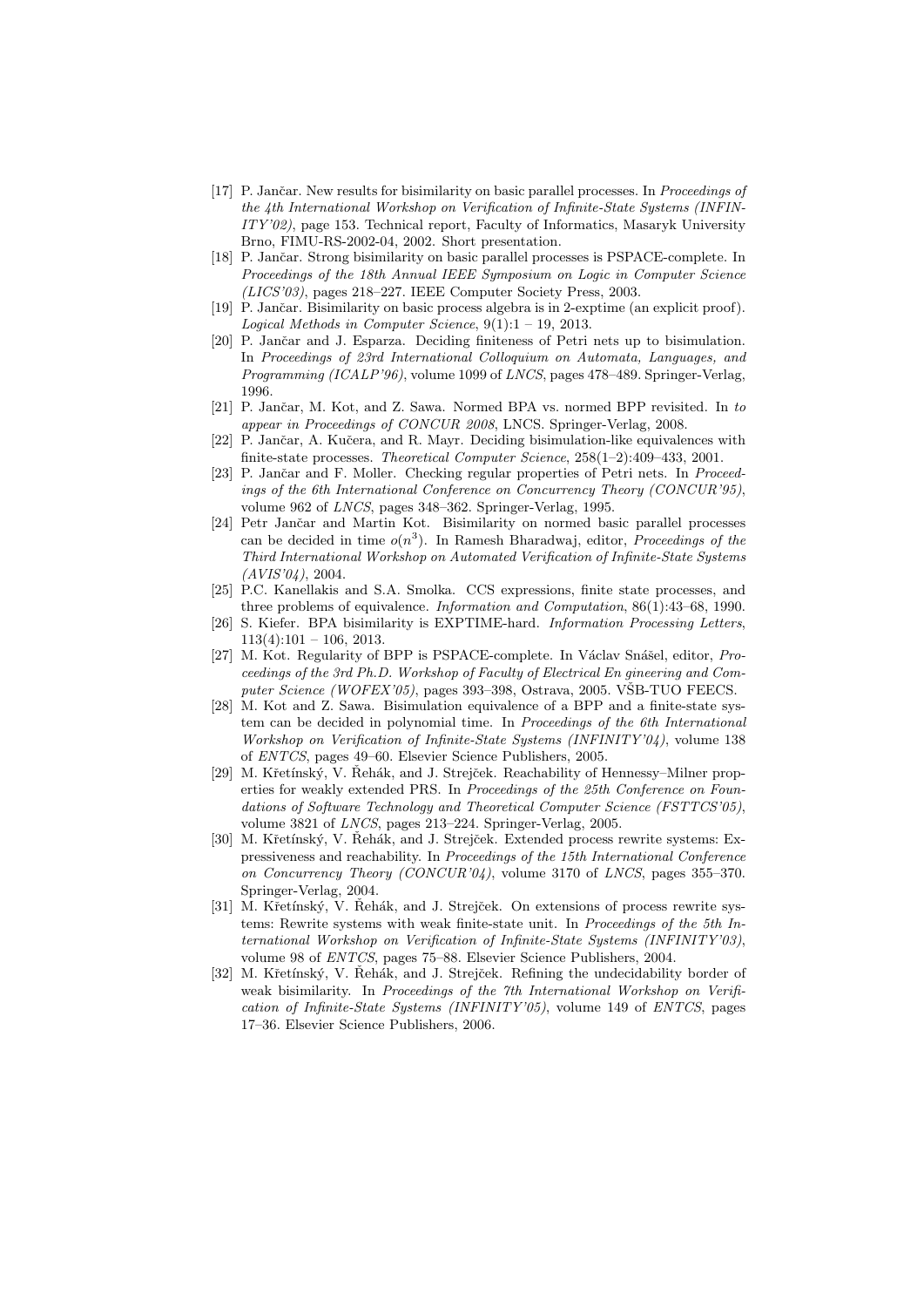- [33] A. Kučera. Regularity is decidable for normed BPA and normed BPP processes in polynomial time. In Proceedings of the 23th Annual Conference on Current Trends in Theory and Practice of Informatics (SOFSEM'96), volume 1175 of LNCS, pages 377–384. Springer-Verlag, 1996.
- [34] A. Kučera. Regularity is decidable for normed PA processes in polynomial time. In Proceedings of the 16th International Conference on Foundations of Software Technology and Theoretical Computer Science (FSTTCS'96), volume 1180 of LNCS, pages 111–122. Springer-Verlag, 1996.
- [35] A. Kučera and P. Jančar. Equivalence-checking with infinite-state systems: Techniques and results. In Proceedings of the 29th Annual Conference on Current Trends in Theory and Practice of Informatics (SOFSEM'02), volume 2540 of LNCS, pages 41–73. Springer-Verlag, 2002.
- [36] A. Kučera and R. Mayr. On the complexity of semantic equivalences for pushdown automata and BPA. In Proceedings of the 27th International Symposium on Mathematical Foundations of Computer Science (MFCS'02), volume 2420 of LNCS, pages 433–445. Springer-Verlag, 2002.
- [37] A. Kučera and R. Mayr. Weak bisimilarity between finite-state systems and BPA or normed BPP is decidable in polynomial time. Theoretical Computer Science, 270:667–700, 2002.
- [38] Sławomir Lasota and Wojciech Rytter. Faster algorithm for bisimulation equivalence of normed context-free processes. In Proceedings of 31st International Symposium on Mathematical Foundations of Computer Science (MFCS'06), volume 4162 of LNCS, pages 646–657. Springer-Verlag, 2006.
- [39] R. Lipton. The reachability problem requires exponential space. Technical Report 62, Department of Computer Science, Yale University, 1976.
- [40] R. Mayr. On the complexity of bisimulation problems for pushdown automata. In Proceedings of IFIP International Conference on Theoretical Computer Science  $(IFIP TCS'00)$ , volume 1872 of *LNCS*. Springer-Verlag, 2000.
- [41] R. Mayr. Process rewrite systems. Information and Computation, 156(1):264–286, 2000.
- [42] R. Mayr. Weak bisimilarity and regularity of BPA is EXPTIME-hard. Technical Report No. 181, Department of Computer Science, Freiburg University, Germany, 2002.
- [43] R. Mayr. Weak bisimilarity and regularity of BPA is EXPTIME-hard. In Proccedings of the 10th International Workshop on Expressiveness in Concurrency  $(EXPRESS'03)$ , pages 160–143, 2003. To appear in ENTCS.
- [44] R. Mayr and M. Rusinowitch. Reachability is decidable for ground AC rewrite systems. In Proceedings of 3rd International Workshop on Verification of Infinite State Systems (INFINITY'98), volume TUM-I9825 of Technical Report, Technishe Universität München, pages 53–64, 1998.
- [45] R. Milner. A calculus of communicating systems. LNCS, 92, 1980.
- [46] F. Moller. Infinite results. In Proceedings of the 7th International Conference on Concurrency Theory (CONCUR'96), volume 1119 of LNCS, pages 195–216. Springer-Verlag, 1996.
- [47] R. Paige and R. Tarjan. Three partition refinement algorithms. SIAM Journal of Computing, 16(6):973–989, 1987.
- [48] D.M.R. Park. Concurrency and automata on infinite sequences. In Proceedings of the 5th GI Conference, volume 104 of LNCS, pages 167–183. Springer-Verlag, 1981.
- [49] C. Rackoff. The covering and boundedness problems for vector addition systems. Theoretical Computer Science, 6(2):223–231, 1978.